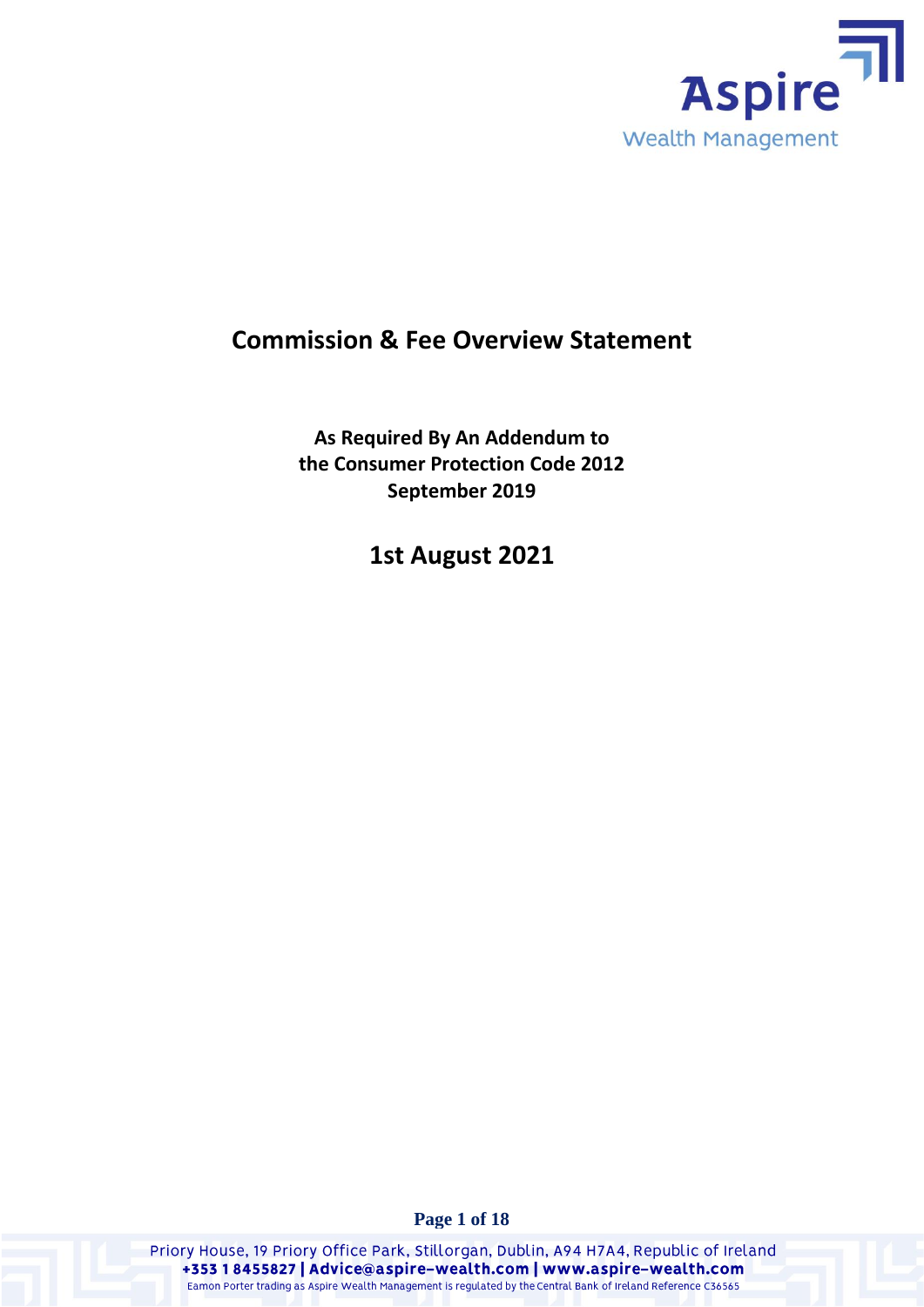# **Introduction**

With effect from 31 March 2020, following the Addendum of September 2019 to the Consumer Protection Code 2012 issued by the Central Bank of Ireland all financial intermediaries are required to ensure that, in providing a regulated activity to a consumer, if it pays or provides, or is paid or provided with, any fee, commission, other reward or remuneration in connection with the provision of that regulated activity to or by any person other than the consumer or a person acting on behalf of the consumer, the fee, commission, other reward or remuneration:

- a) Does not impair compliance with the regulated entity's duty to act honestly, fairly and professionally in the best interests of the consumer;
- b) Does not impair compliance with the regulated entity's obligation to satisfy the conflicts of interest requirements set out in Chapter 3 of this Code and, as applicable, the European Union (Insurance Distribution) Regulations 2018 (S.I. No. 229 of 2018);
- c) Does not impair compliance with the regulated entity's obligation to satisfy the suitability requirements set out in Chapter 5 of this Code and, as applicable, the European Union (Insurance Distribution) Regulations 2018 (S.I. No. 229 of 2018); and
- d) In the case of a non-monetary benefit, is designed to enhance the quality of the service to the consumer.

Furthermore, a regulated entity must avoid conflicts of interest relating to the following:

- a) Fees, commission, other rewards or remuneration linked to the achievement of targets that do not consider the consumer's best interests e.g. targets relating to volume (including override commission) and bonus payments linked to business retention; and
- b) Agreements under which the regulated entity receives a fee, commission, other reward or remuneration in the form of goods or services, in return for which it agrees to direct business through or in the way of another person.

Finally, an intermediary may use the description *"independent"* or use any other word or expression that is a derivative of, or similar to this term :

- a) In its legal name, trading name or any other description of the intermediary, only where regulated activities provided by the intermediary are all provided on the basis of a fair analysis of the market; or
- b) In any description of a regulated activity provided by the intermediary, only where that regulated activity is provided on the basis of a fair analysis of the market,

and,

in either of these circumstances, only where the intermediary does not accept and retain any fee, commission, other reward or remuneration where advice is provided in respect of regulated activities provided by the intermediary, other than:

- i) A minor non-monetary benefit that includes, for example, attendance at a conference within the State, IT software or platforms, or hospitality of a reasonable de minimis value such as food and drink during a business meeting or conference; and
- ii) A fee paid by a consumer, or a person acting on behalf of a consumer to whom the advice is provided.

**Page 2 of 18**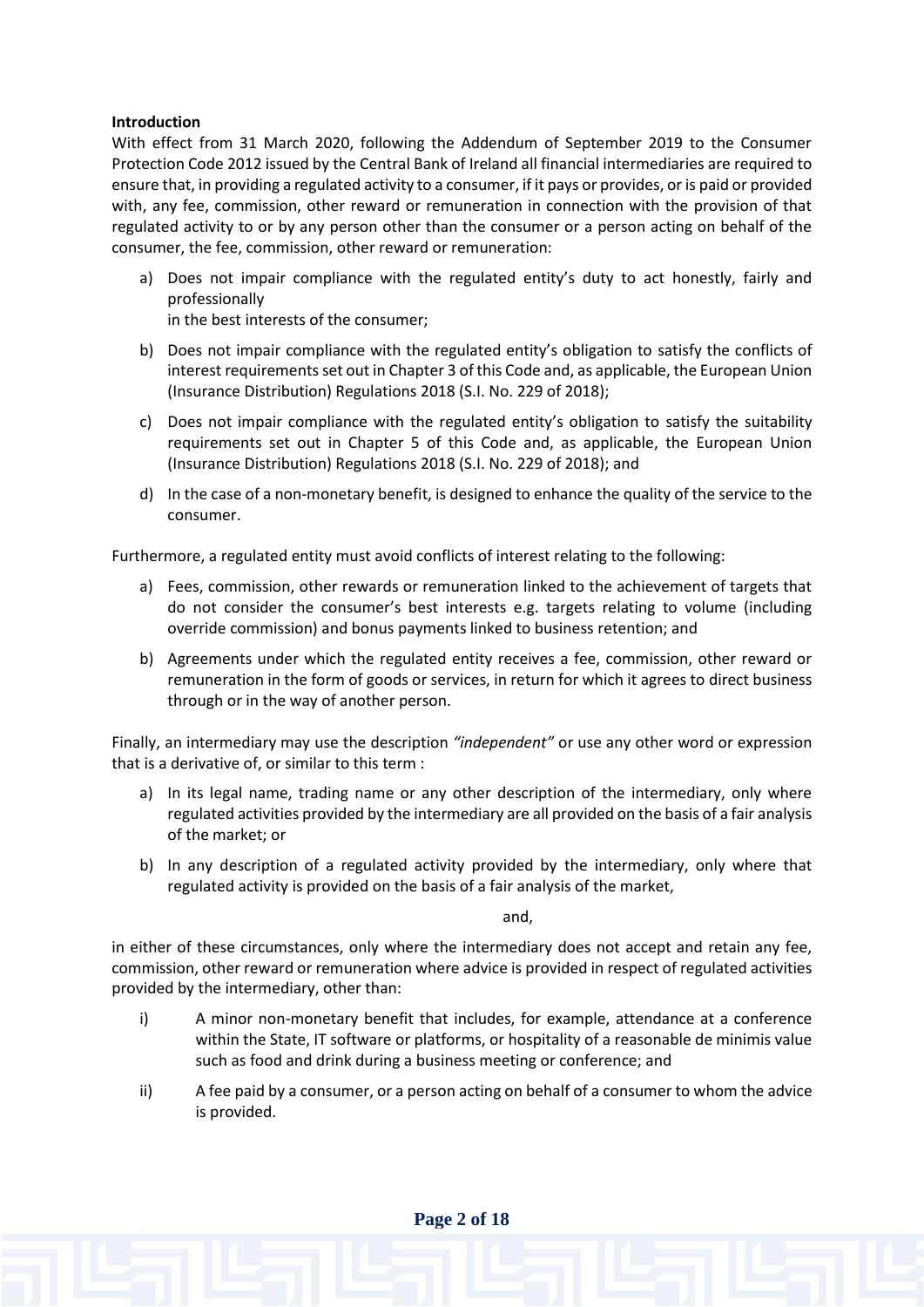## **The background to this particular document**

Pursuant to provision 4.58A of the Central Bank of Ireland's September 2019 Addendum to the Consumer Protection Code, all intermediaries, must make available in their public offices, or on their website if they have one, a summary of the details of all arrangements for any fee, commission, other reward or remuneration provided to the intermediary which it has agreed with its product producers.

### **What is Commission?**

For the purpose of this document, commission is the payment earned by the intermediary for work undertaken on behalf of both the provider and the consumer. The amount of commission is generally directly related to the premium or value of the products sold. There are different types of commission models:

- *Single commission model:* where payment is made to the intermediary shortly after the sale is completed and is based on a percentage of the premium paid/amount invested/amount borrowed.
- *Trail/Renewal commission model:* Further payments at intervals are paid throughout the life span of the product.

#### **Indemnity Commission**

Indemnity commission is the term used to describe a commission payment made before the commission is deemed to be 'earned'. Indemnity commission may be subject to a clawback (see below) if the consumer lapses or cancels the product before the commission is deemed to be earned.

#### **Life Assurance/Investments/Pension products**

For Life Assurance products commission is divided into initial commission and renewal commission (related to premium), fund based or trail relating to accumulated fund.

Trail commission, fund based or renewal commission are all terms used for ongoing payments. Where an investment fund is being built up though an insurance-based investment product or a pension product, the increments may be based on a percentage of the value of the fund or the annual premium. For a single premium/lump sum product, the increment is generally based on the value of the fund.

Examples of products include Life Protection (for life assurance, specified illness insurance and income protection), Regular Premium Life Assurance Investments, Single Premium (lump sum) Insurancebased Investments, and Single Premium Pensions.

#### **Clawback**

Clawback is an obligation on the intermediary to repay unearned commission. Commission can be paid directly after a contract is concluded but is not deemed to be 'earned' until after a specified period of time. If the consumer cancels or withdraws from the financial product within the specified time, the intermediary must return commission to the product producer.

**Page 3 of 18**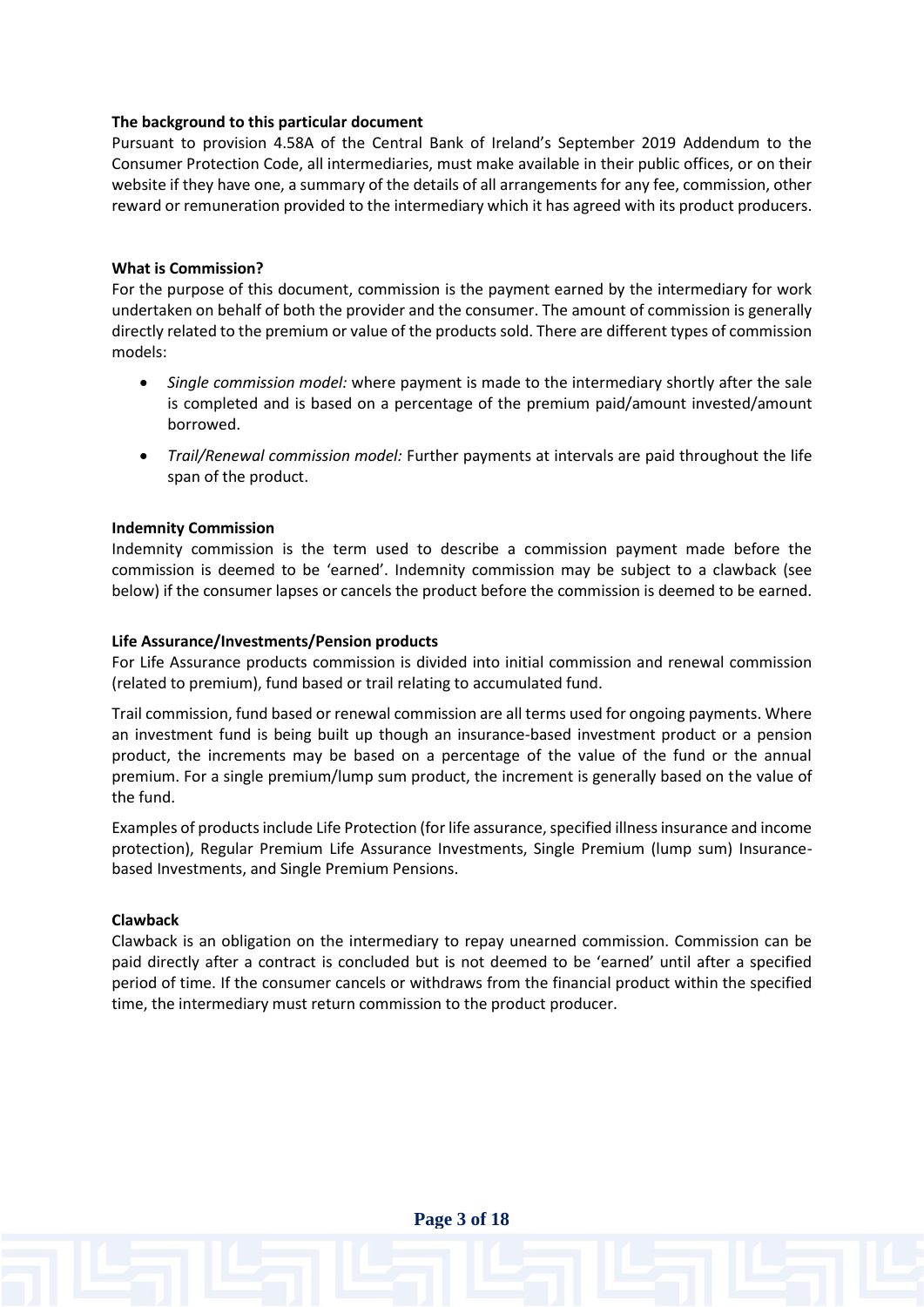# **Other Fees, Administrative Costs/ Non-Monetary Benefits**

A non-monetary benefit could include (but is not limited to):

- Attendance at product provider seminars
- Industry Educational Seminars
- Use of Product Providers resources
- Co-branded literature
- Product Provider hospitality
- Assistance with Advertising/Branding

# **Our Firm's Approach to Fees & Commissions:**

The Principal of Aspire Wealth Management has been in the financial advisory business for over 30 years and during this time has generated a sizeable income of renewal commission which is used to service all our client base. As it is commercially unviable for the firm to not continue to receive this commission stream we have, under the Consumer Protection Code amendments which came into effect on 1<sup>st</sup> April 2020, ceased to refer to ourselves as operating in an "independent" advisory capacity. This decision has being mirrored by almost ever other financial advisory brokerage in the country. This is despite the fact that we have in recent years operated on a fee basis for a substantial portion of the client advice and implementation of personal financial products.

We do, however, aim to provide clients with fair analysis of the products that may be applicable to their own personal circumstances. As such where a financial product is arranged for a client we also continue to offer clients a choice of fee only or commission as a remuneration method for our services. This is offered to the client so that clients can choose what might best suit their own personal cashflow needs and personal taxation status.

Where commissions are chosen as the remuneration option by the client the pages which follow for each product provider set out the maximum commission terms available in respect of their products. In all cases with clients the commissions that we elect to charge are usually far lower than the maximum that could be paid. This is because it is our business policy to provide good value for clients by reducing as far as possible the charges that they implicitly encounter by mainly using "clean pricing" methodology in receiving commissions for lump sum pensions and investments and by using lower commission rates for recurring premium protection and pension contracts.

Apart from the arrangement of insurance, pension and investment products we also offer a fee only service to clients in respect of:

- Standalone financial planning which involves an independent assessment of their personal financial situation, and
- Expert Witness Reports for use in legal cases involving financial products including Family Law cases or investment losses in general.

These fees are bespoke and are agreed in advance with the client before any work is undertaken.

**Please note that for some providers commission rates are stated as being either a range between X% and Y%; or a maximum commission rate is shown. Where this is the case, the amount of commission that is paid to the firm is at our discretion. We will always disclose the exact rate of commission we will receive from the relevant product provider at the point of sale.** 

**Page 4 of 18**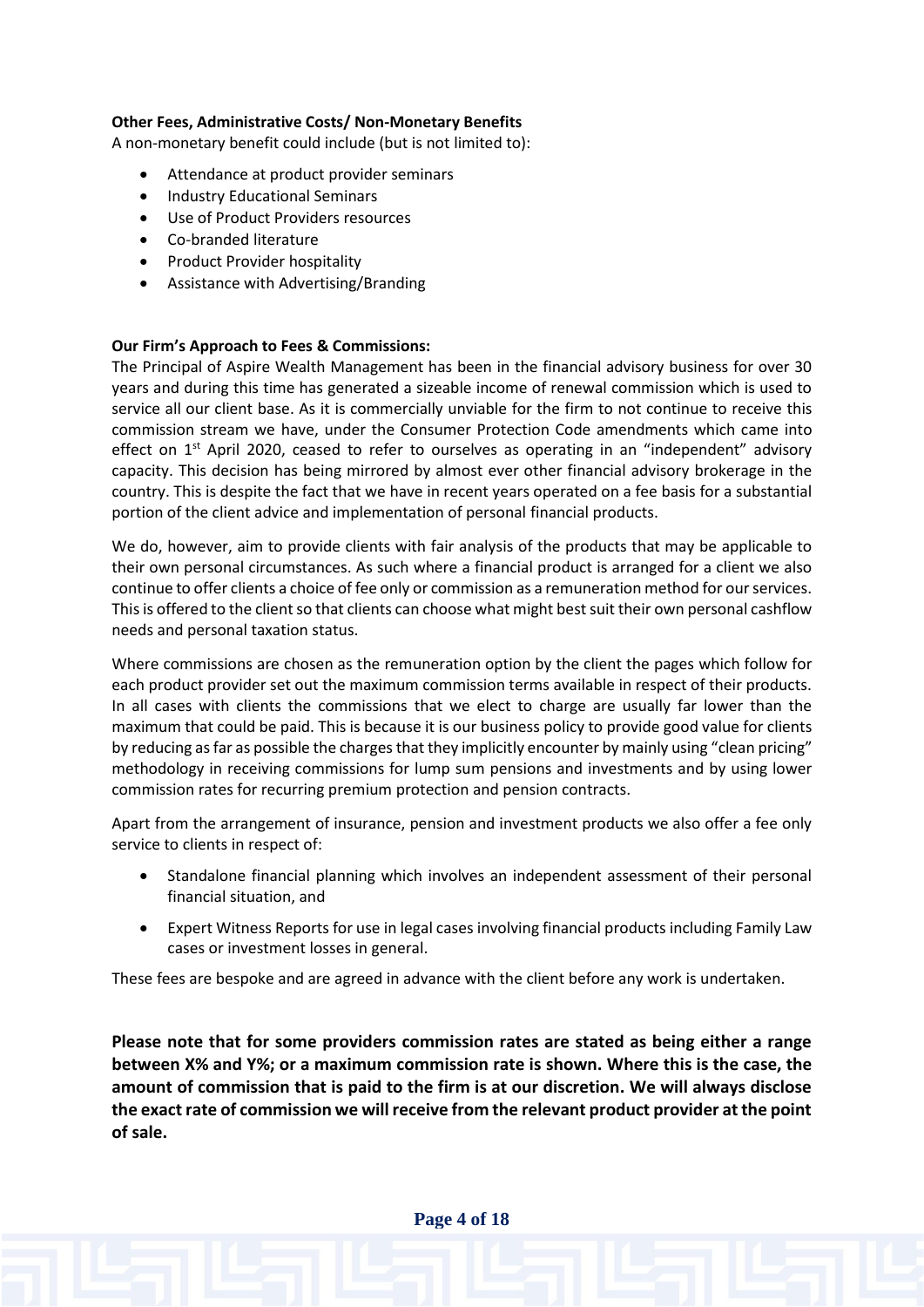

| <b>Product Provider</b>           | <b>Life</b><br><b>Assurance</b> | <b>Serious</b><br><b>Illness</b> | Income<br><b>Protection</b> | <b>Investments</b> | <b>Pensions</b><br>including<br>PRSAs, ARFs<br>& Annuities |
|-----------------------------------|---------------------------------|----------------------------------|-----------------------------|--------------------|------------------------------------------------------------|
| Acorn Life DAC                    |                                 |                                  |                             | Yes                |                                                            |
| Aviva Life & Pensions Ireland DAC | Yes                             | Yes                              | Yes                         | Yes                | Yes                                                        |
| <b>Conexim Advisors Limited</b>   |                                 |                                  |                             | Yes                | Yes                                                        |
| Independent Trustee Company Ltd   |                                 |                                  |                             | Yes                | Yes                                                        |
| Irish Life Assurance plc          | Yes                             | Yes                              | Yes                         | Yes                | Yes                                                        |
| Mercer (Ireland) Limited          |                                 |                                  |                             | Yes                | Yes                                                        |
| New Ireland Assurance Company plc | Yes                             | Yes                              | Yes                         | Yes                | Yes                                                        |
| Phoenix Life Limited              | Yes                             | Yes                              |                             | Yes                | Yes                                                        |
| Standard Life International DAC   |                                 |                                  |                             | Yes                | Yes                                                        |
| Royal London Insurance DAC        | Yes                             | Yes                              | Yes                         |                    |                                                            |
| Zurich Life Assurance plc         | Yes                             | Yes                              | Yes                         | Yes                | Yes                                                        |

# **List of Product Producer Agencies Held by Eamon Porter T/A Aspire Wealth Management**

**Page 5 of 18**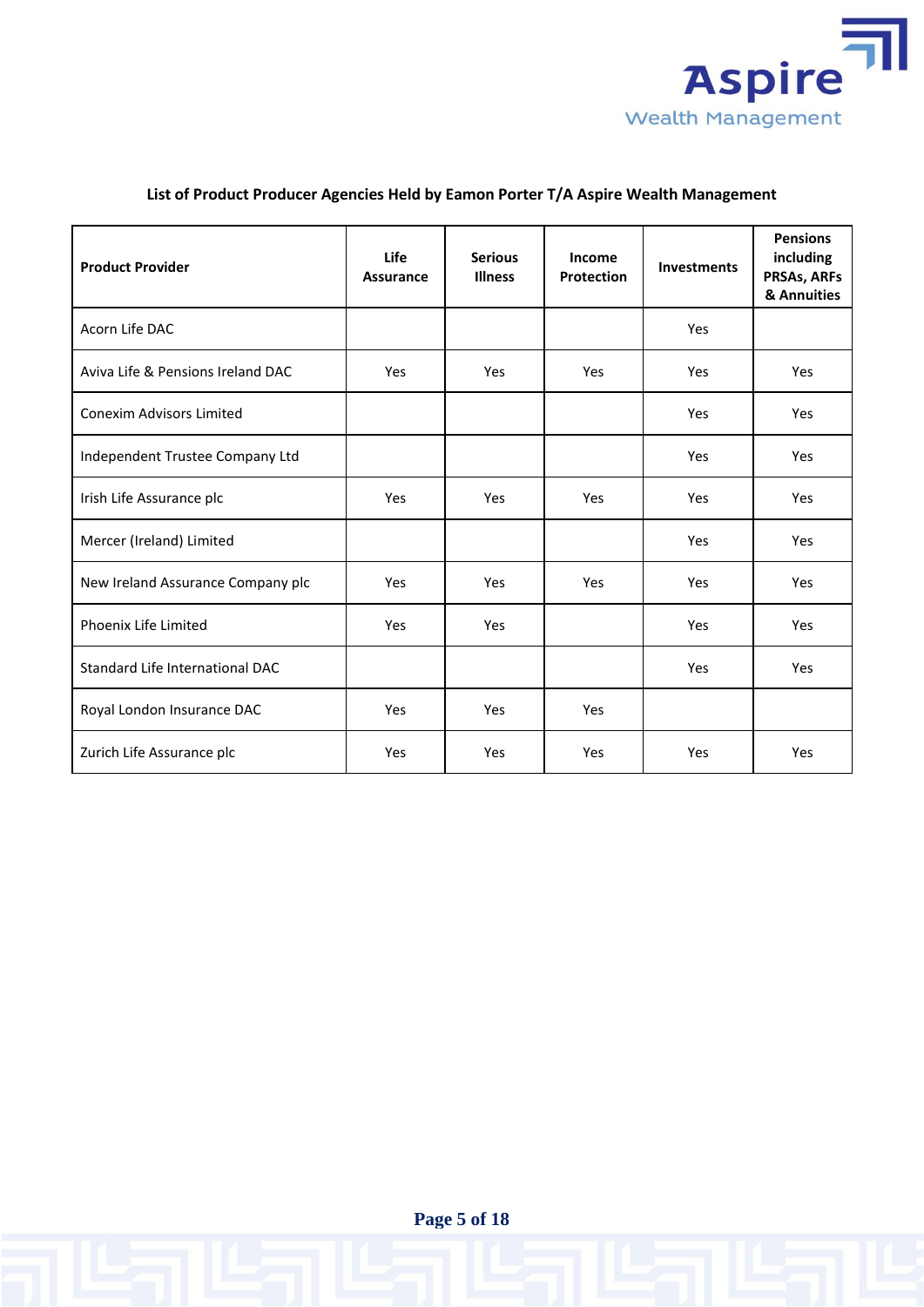

# **Acorn Life DAC**

This agency was set up with Acorn Life at a time when they accepted business from financial brokers. Acorn Life no longer accept new business from any financial brokers and only deal directly with clients. During that period when they accepted new business from financial brokers our firm arranged lump sum investment business into their unit linked funds for a small number of clients for which we continue to receive 0.5% p.a. on the fund value of such investments.

**Page 6 of 18**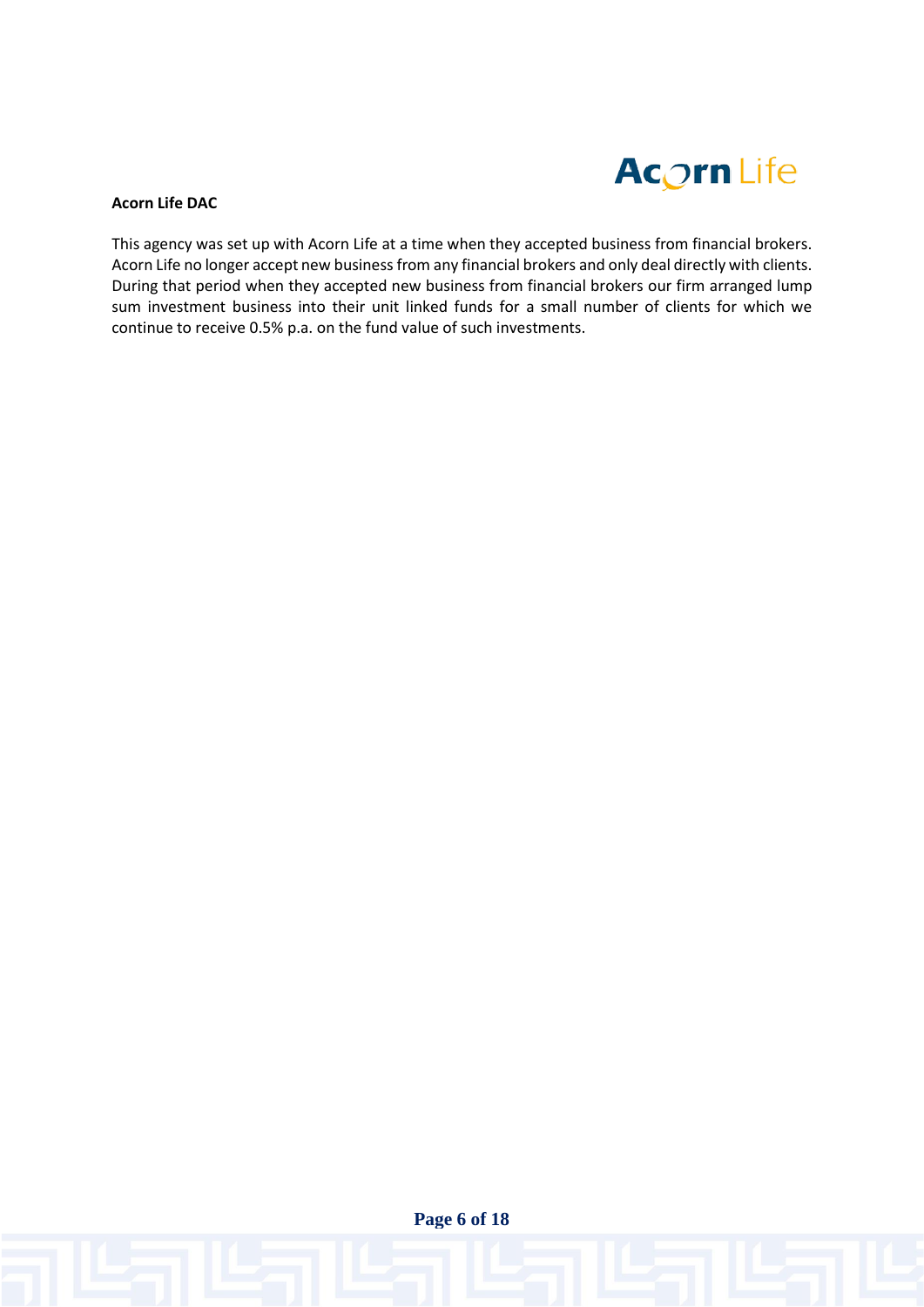

Aspire Wealth Management deals with Aviva Life & Pensions DAC for protection covers of life assurance, specified illness insurance and income protection cover. We also use their investment and pensions (including PRSAs, Approved Retirement Funds, Buy Out Bonds and Annuities. Because of a merger with Friends First Life Assurance company in recent years they operate two sets of product, each with their own commission structures.

| <b>Period</b>                                        | Year 1                              | Year 2                                                                | Year 3                        | Year 4         | Year 5       | Year 6     | Year 7        |
|------------------------------------------------------|-------------------------------------|-----------------------------------------------------------------------|-------------------------------|----------------|--------------|------------|---------------|
| Rate                                                 | 22% -                               | 3% - 22%                                                              | 3% - 22%                      | 3% - 22%       | $3% - 22%$   | $3% - 22%$ | 3% - 22%      |
| Range                                                | 150%                                |                                                                       |                               |                |              |            |               |
|                                                      |                                     |                                                                       |                               |                |              |            |               |
|                                                      |                                     | <b>Personal &amp; Executive Income Protection &amp; WageProtector</b> |                               |                |              |            |               |
| <b>Period</b>                                        | Year 1                              | Year 2                                                                | Year 3                        | Year 4         | Year 5       | Year 6     | Year 7        |
| Rate                                                 | 30% -                               | 15% - 30%                                                             | 15% - 30%                     | 15% - 30%      | 15% - 30%    | 15% - 30%  | 15% - 30%     |
| Range                                                | 200%                                |                                                                       |                               |                |              |            |               |
|                                                      |                                     |                                                                       | <b>Heritage Aviva Product</b> |                |              |            |               |
|                                                      |                                     |                                                                       | <b>Initial</b>                |                | <b>Trail</b> |            | <b>Bullet</b> |
| <b>Single Contribution Pension</b><br><b>Default</b> |                                     | N/A                                                                   |                               | N/A            |              | N/A        |               |
| <b>Maximum</b>                                       |                                     |                                                                       | 5%                            |                | 1%           |            | N/A           |
|                                                      |                                     |                                                                       |                               |                |              |            |               |
|                                                      | <b>Single Contribution PRSA</b>     |                                                                       |                               | <b>Initial</b> | <b>Trail</b> |            | <b>Bullet</b> |
| <b>Default</b>                                       |                                     |                                                                       |                               | N/A            | N/A          | N/A        |               |
| <b>Maximum</b>                                       |                                     |                                                                       |                               | 4%             | 0.5%         |            | N/A           |
|                                                      |                                     |                                                                       |                               |                |              |            |               |
|                                                      |                                     | <b>Approved (Minimum) Retirement Funds</b>                            |                               | <b>Initial</b> | <b>Trail</b> |            | <b>Bullet</b> |
| <b>Default</b>                                       |                                     |                                                                       | N/A                           | N/A            | N/A          |            |               |
| <b>Maximum</b>                                       |                                     |                                                                       |                               | 5%             | 1%           |            | N/A           |
| <b>Annuities</b>                                     |                                     |                                                                       |                               | <b>Initial</b> | <b>Trail</b> |            | <b>Bullet</b> |
| <b>Default</b>                                       |                                     |                                                                       |                               | 2%             | N/A          |            | N/A           |
| <b>Maximum</b>                                       |                                     |                                                                       |                               | 3%             |              | N/A        |               |
|                                                      |                                     |                                                                       |                               |                | N/A          |            |               |
| <b>Investment Bonds</b>                              |                                     |                                                                       |                               | <b>Initial</b> | <b>Trail</b> |            | <b>Bullet</b> |
| <b>Default</b>                                       |                                     |                                                                       |                               | N/A            |              | N/A<br>N/A |               |
| <b>Maximum</b>                                       |                                     |                                                                       |                               | 5%             | 1%           |            | N/A           |
|                                                      |                                     |                                                                       |                               |                |              |            |               |
| <b>Investment Only</b>                               |                                     |                                                                       |                               | <b>Initial</b> | <b>Trail</b> |            | <b>Bullet</b> |
| <b>Default</b>                                       |                                     |                                                                       |                               | N/A            | N/A          |            | N/A           |
| <b>Maximum</b>                                       |                                     |                                                                       |                               | 1%             | 1%           |            | N/A           |
|                                                      | <b>Regular Contribution Pension</b> |                                                                       |                               | <b>Initial</b> | <b>Trail</b> |            | <b>Bullet</b> |
| <b>Default</b>                                       |                                     |                                                                       |                               | N/A            | N/A          |            | N/A           |
| <b>Maximum</b>                                       |                                     |                                                                       |                               | 15%            | 1%           |            | 40%           |
|                                                      |                                     |                                                                       |                               |                |              |            |               |
|                                                      | <b>Regular Contribution PRSA</b>    |                                                                       |                               | <b>Initial</b> | <b>Trail</b> |            | <b>Bullet</b> |
| <b>Default</b>                                       |                                     |                                                                       |                               | N/A            | N/A          |            | N/A           |
| <b>Maximum</b>                                       |                                     |                                                                       |                               | 22.5%          | 0.5%         |            | N/A           |

**Page 7 of 18**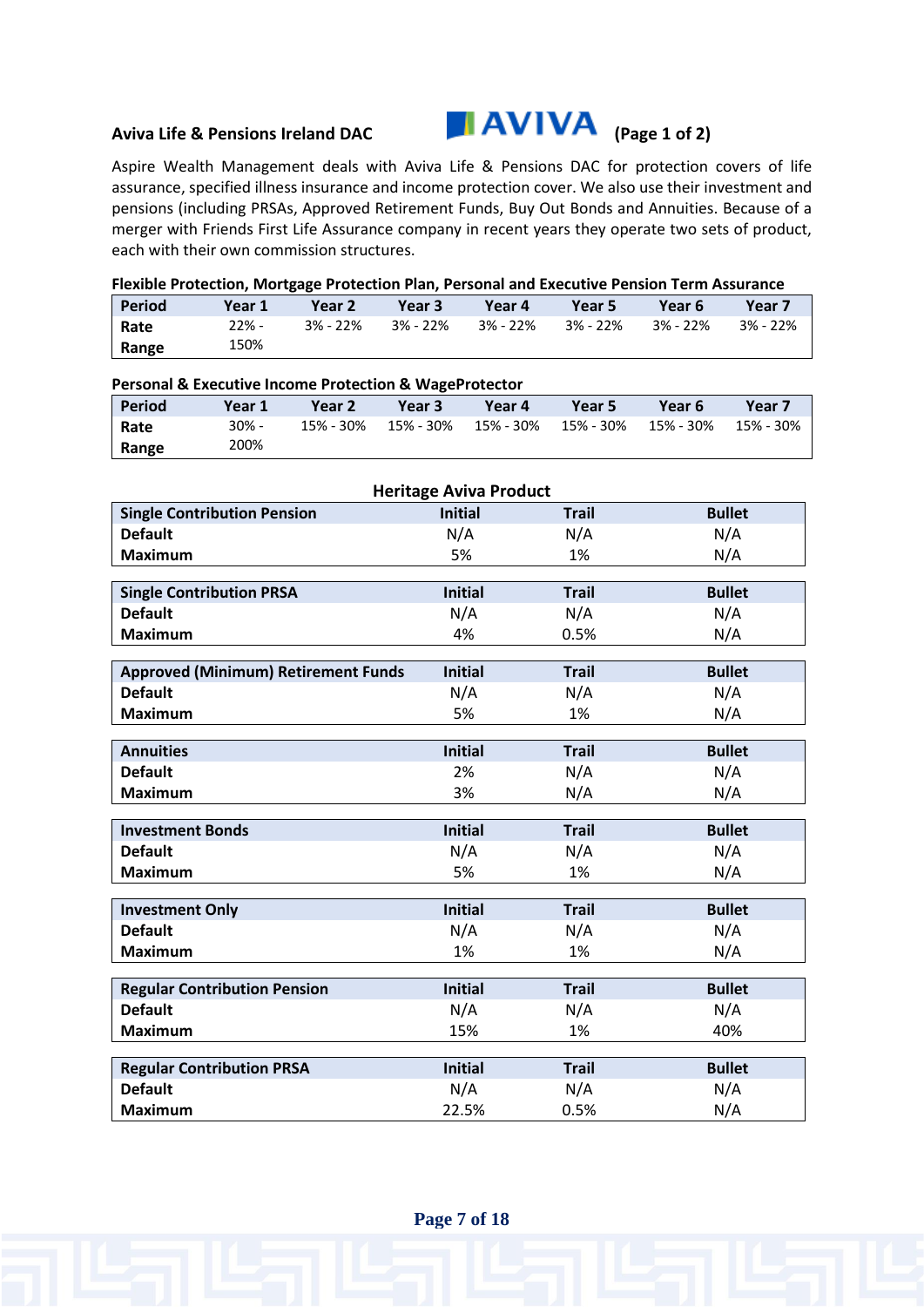| <b>Savings Plan</b> | <b>Initial</b> | <b>Trail</b> | <b>Bullet</b> |
|---------------------|----------------|--------------|---------------|
| <b>Default</b>      | N/A            | N/A          | N/A           |
| Maximum             | 15%            | 1%           | N/A           |



| <b>Heritage Friends Product</b>            |                |              |               |  |  |  |  |
|--------------------------------------------|----------------|--------------|---------------|--|--|--|--|
| <b>Single Contribution Pension</b>         | <b>Initial</b> | <b>Trail</b> | <b>Bullet</b> |  |  |  |  |
| <b>Default</b>                             | N/A            | N/A          | N/A           |  |  |  |  |
| <b>Maximum</b>                             | 5%             | 0.75%        | N/A           |  |  |  |  |
|                                            |                |              |               |  |  |  |  |
| <b>Single Contribution PRSA</b>            | <b>Initial</b> | <b>Trail</b> | <b>Bullet</b> |  |  |  |  |
| <b>Default</b>                             | N/A            | N/A          | N/A           |  |  |  |  |
| <b>Maximum</b>                             | 7.5%           | 0.25%        | N/A           |  |  |  |  |
|                                            |                |              |               |  |  |  |  |
| <b>Approved (Minimum) Retirement Funds</b> | <b>Initial</b> | <b>Trail</b> | <b>Bullet</b> |  |  |  |  |
| <b>Default</b>                             | N/A            | N/A          | N/A           |  |  |  |  |
| <b>Maximum</b>                             | 5%             | 0.75%        | N/A           |  |  |  |  |
|                                            |                |              |               |  |  |  |  |
| <b>Annuities</b>                           | <b>Initial</b> | <b>Trail</b> | <b>Bullet</b> |  |  |  |  |
| <b>Default</b>                             | 2%             | N/A          | N/A           |  |  |  |  |
| <b>Maximum</b>                             | 3%             | N/A          | N/A           |  |  |  |  |
| <b>Investment Bonds</b>                    | <b>Initial</b> | <b>Trail</b> | <b>Bullet</b> |  |  |  |  |
| <b>Default</b>                             |                |              |               |  |  |  |  |
|                                            | N/A            | N/A          | N/A           |  |  |  |  |
| <b>Maximum</b>                             | 4%             | 0.75%        | N/A           |  |  |  |  |
| <b>Investment Only</b>                     | <b>Initial</b> | <b>Trail</b> | <b>Bullet</b> |  |  |  |  |
| <b>Default</b>                             | N/A            | N/A          | N/A           |  |  |  |  |
| <b>Maximum</b>                             | 5%             | 0.75%        | N/A           |  |  |  |  |
|                                            |                |              |               |  |  |  |  |
| <b>Regular Contribution Pension</b>        | <b>Initial</b> | <b>Trail</b> | <b>Bullet</b> |  |  |  |  |
| <b>Default</b>                             | N/A            | N/A          | N/A           |  |  |  |  |
| <b>Maximum</b>                             | 25%            | 0.75%        | N/A           |  |  |  |  |
|                                            |                |              |               |  |  |  |  |
| <b>Regular Contribution PRSA</b>           | <b>Initial</b> | <b>Trail</b> | <b>Bullet</b> |  |  |  |  |
| <b>Default</b>                             | N/A            | N/A          | N/A           |  |  |  |  |
| <b>Maximum</b>                             | 17.5%          | 0.25%        | N/A           |  |  |  |  |
|                                            |                |              |               |  |  |  |  |
| <b>Savings Plan</b>                        | <b>Initial</b> | <b>Trail</b> | <b>Bullet</b> |  |  |  |  |
| <b>Default</b>                             | 10%            | N/A          | N/A           |  |  |  |  |
| <b>Maximum</b>                             | 10%            | 0.75%        | N/A           |  |  |  |  |

# **Group Life**

|                | Year 1                             | Year 2 onwards |
|----------------|------------------------------------|----------------|
| <b>Default</b> | Flat commission of either 0% or 6% | 0% or 6%       |
| Maximum        | 6%                                 | 6%             |

**Page 8 of 18**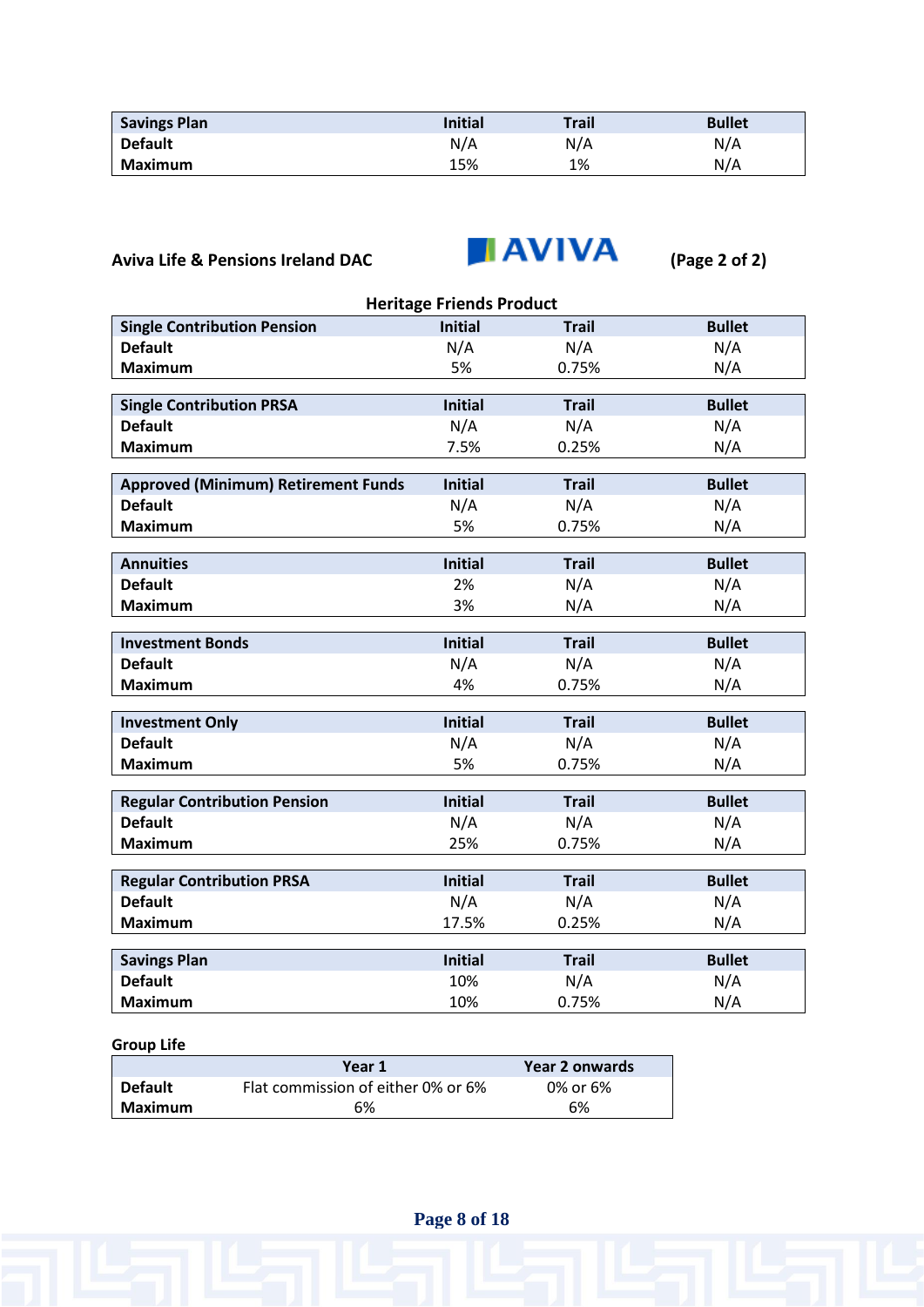

### **Conexim Advisors Limited**

Conexim Advisors Limited, is a custodial and stock dealing service that provides our clients with access to over 4,000 Funds from leading international fund managers as well as direct equity investments, fixed income securities and ETFs from all international markets. Conexim's risk management, dealing, technical and platform administration services are provided in conjunction with Pershing Securities International Ltd. which is one of the largest established custodians in the Irish market for domestic investors.

While Aspire Wealth Management no longer promotes itself as an independent financial advisor due to the receipt of commissions from other product producers it should be noted that all fees and commissions processed on the Conexim Platform meet the definitions required to be considered 'independent advice' as defined under the MiFID II Regulations and the Consumer Protection Code 2012 (as amended).

Accounts on the Conexim Platform are legally and beneficially owned by the client in the case of Personal, Joint and Corporate Accounts, and beneficially owned by the client in the case of Trust based accounts (e.g. where the Trustee is the legal owner). Under Central Bank of Ireland guidance, in the case of single member pension schemes, the firm looks through to the underlying beneficiary in terms of conduct of business rules under MiFID II.

When a client opens an account on the Conexim Platform, the client states on the application form that*: "The charges payable to my financial advisor which will be levied and deducted from my account are X%/€X Implementation, X%/€X Annual Charge. I hereby consent to the deduction of these charges from my account(s)."* 

As such, when our clients use the Conexim service they agree to a specified fee payable to this firm and not Conexim. They also agree for such fees to be deducted from their accounts and paid to our firm – i.e. Conexim is acting on the client's behalf in paying the advisor, Aspire Wealth Management, the fee from the client's assets. The narrative on the client account when deductions are made, separate the Conexim Platform fee from the advisor fee, and they are recorded separately in the books and records of Conexim.

Conexim does not set the level of remuneration payable to this firm – it is agreed between the client and ourselves. Conexim therefore is collecting what is clearly identified as a standalone advisor charge and remitting it to our firm from the client account, based on a fee level agreed between ourselves and the client when using the Conexim Platform. This advice may be provided on an independent or non-independent advice basis by the advisor, but in no case does Conexim and Aspire Wealth Management have a bundled fee arrangement.

For the avoidance of doubt, Conexim does not pay any remuneration to this firm for account referrals, persistency lapse rates, volume considerations, soft commissions or other metrics, and as there are no 'lock in periods' for investments on the Conexim Platform - there are no exit penalties, clawbacks or other detrimental fees levied on redemption or account closure.

**Page 9 of 18**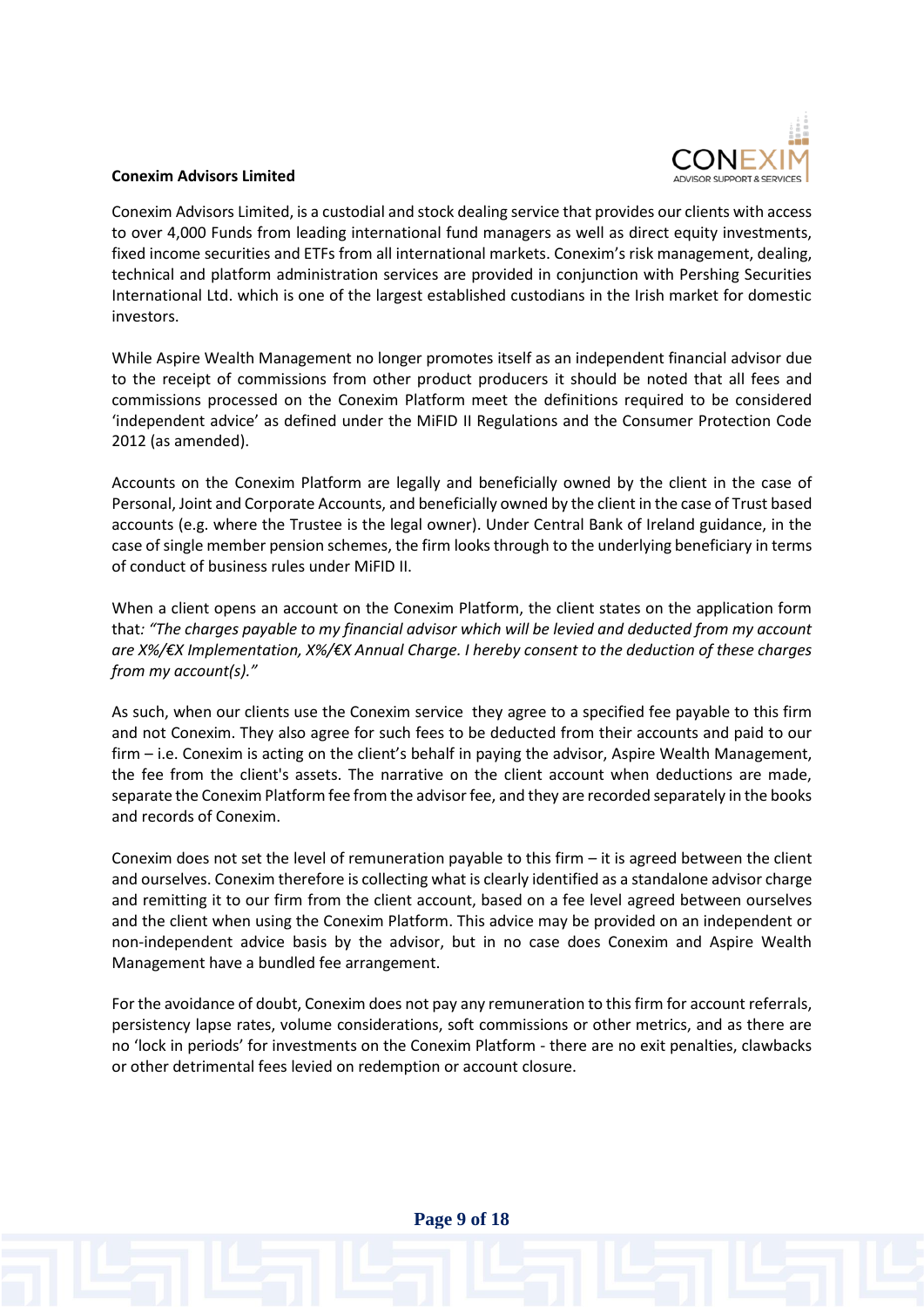

# **Independent Trustee Company Ltd (ITC)**

ITC is used by this firm in a trustee capacity to process individual PRSAs, Small Self Administered Pensions, Buy Out Bonds and Approved (Minimum) Retirement Funds.

Accounts handled by ITC are legally and beneficially owned by the client in the case of PRSAs, Buy Out Bonds and Approved (Minimum) Retirement Accounts, and beneficially owned by the client in the case of Trust based accounts (e.g. where the Trustee is the legal owner). Under Central Bank of Ireland guidance, in the case of single member pension schemes, the firm looks through to the underlying beneficiary in terms of conduct of business rules under MiFID II.

When a client opens an account through ITC, the client may specifically instruct ITC to pay a specific charge to this firm which will be levied and deducted from their account i.e. ITC is acting on the client's behalf in paying Aspire Wealth Management the fee from the client's assets. The narrative on the client account when deductions are made, separate the ITC fee from any fee paid this firm, and they are recorded separately in the books and records of ITC.

ITC does not set the level of remuneration payable to Aspire Wealth Management – it is agreed between the client and this firm for advice related to one of the above products. Irrespective of whether this advice is provided on an independent or non-independent advice basis by any advisor, we can confirm that ITC and this firm do not have a bundled fee arrangement.

**Page 10 of 18**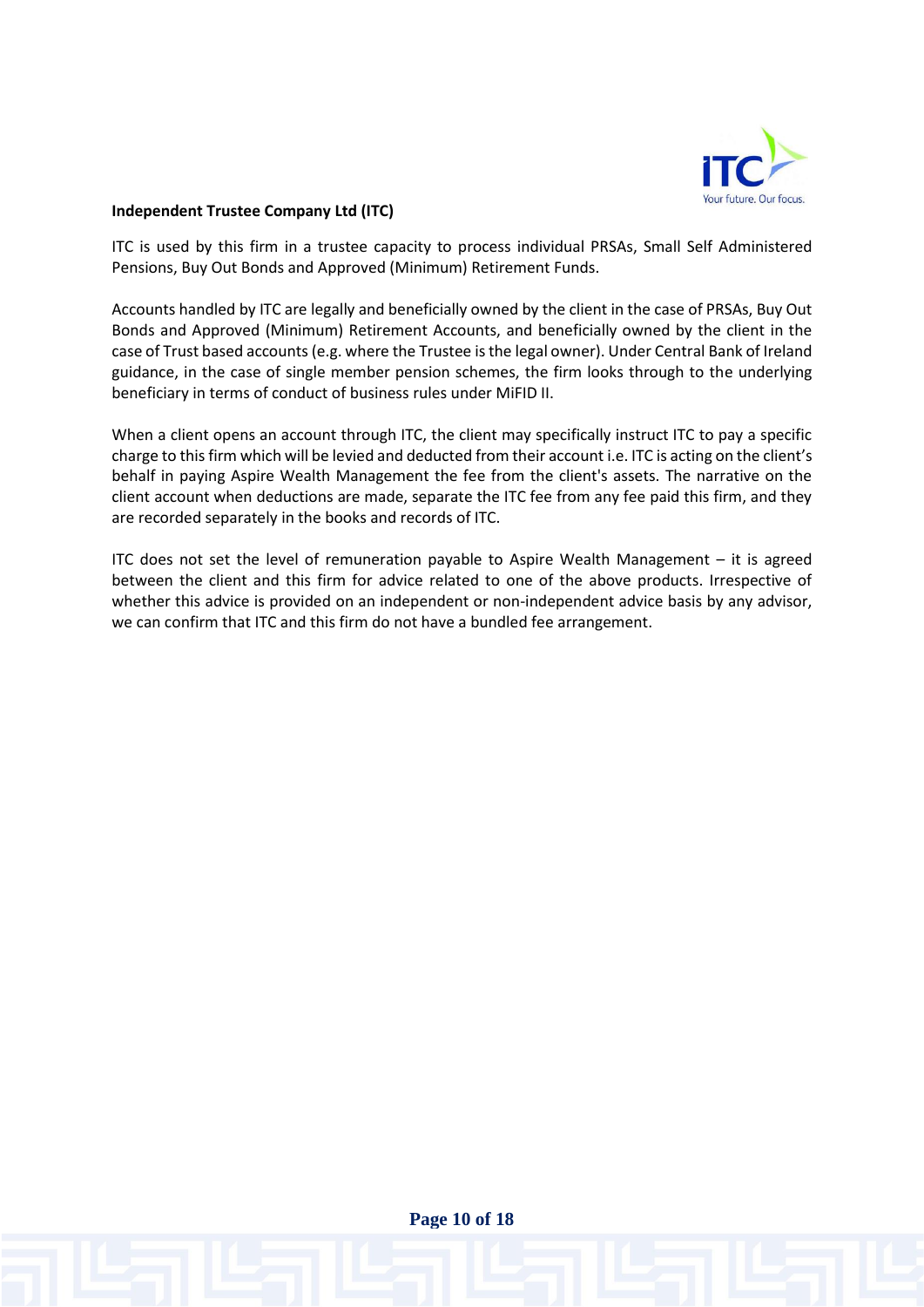

# **Irish Life Assurance plc**

| Product                                                                       |                |            | <b>Initial Commission</b><br>(year 1) | <b>Trail Commission</b>                             | Renewal<br>Commission      | <b>Other Commission</b> |
|-------------------------------------------------------------------------------|----------------|------------|---------------------------------------|-----------------------------------------------------|----------------------------|-------------------------|
| <b>Unit Linked Pension Products</b>                                           |                |            |                                       |                                                     |                            |                         |
| <b>Pre-Retirement</b>                                                         | Annual Premium |            | 17.50%                                |                                                     | 5%                         |                         |
| (PP, PRSA, CP & PRB)                                                          |                | Max        | $(1st$ Bullet)                        | 0.5% trail                                          | 17.50%<br>(Bullets X3)     | N/A                     |
|                                                                               | Single Premium |            |                                       |                                                     |                            |                         |
| <b>Unit Linked</b><br><b>Pension products</b><br>Post Retirement (ARF / AMRF) | Single Premium | Max<br>Max | 5%<br>5%                              | 0.75%<br>0.75%                                      | N/A<br>N/A                 | N/A<br>N/A              |
| Annuity                                                                       | Single Premium | Max        | 3%                                    |                                                     |                            |                         |
| <b>Investment Bonds</b>                                                       | Single Premium | Max        | 3%                                    | 0.50%                                               | N/A                        | N/A                     |
| <b>Investment Only</b>                                                        | Single Premium | Max        | 5%                                    | 0.50%                                               | N/A                        | N/A                     |
| <b>Savings Products</b>                                                       | Annual Premium | Max        | 5.50%<br>$(1st$ Bullet)               | 0.25% trail to year<br>8, 0.5% trail from<br>year 9 | 5.50%<br><b>Bullets X3</b> | N/A                     |
|                                                                               |                |            |                                       |                                                     |                            |                         |

|                                                                  |          |             |                       | From Year 6:3% level      |
|------------------------------------------------------------------|----------|-------------|-----------------------|---------------------------|
|                                                                  | Option 1 | 100%        | From Year 2 - 5: 20%  | From Year 6: 6% indexed   |
| Personal Life Assurance & Specified<br><b>Illness Protection</b> |          | 25% level   | From Year 2 - 10: 25% | From Year 11: 10% level   |
|                                                                  | Option 2 | 28% indexed | From Year 2 - 10: 28% | From Year 11: 13% indexed |
|                                                                  |          | 20% level   |                       | From Year 2: 20% level    |
|                                                                  | Option 3 | 23% indexed |                       | From Year 2: 23% indexed  |
|                                                                  |          | 80% Level   |                       | From Year 2: 12% level    |
|                                                                  | Option 4 | 80% Indexed |                       | From Year 2: 15% indexed  |
|                                                                  |          | Yr1         | Additional            | Renewal (annual)          |
|                                                                  |          |             | Year 3 & Year 6:30%   | From Year 7:3% level      |
| <b>Personal Income Protection</b>                                | Max      | 120%        |                       | From Year 7:6% indexed    |

|                                    | <b>Renewal commission</b> |
|------------------------------------|---------------------------|
| Group Life (Max)                   | 6%                        |
| Group Income Protection (Max)      | 12.50%                    |
| <b>Group Serious Illness (Max)</b> | 12.50%                    |

**Page 11 of 18**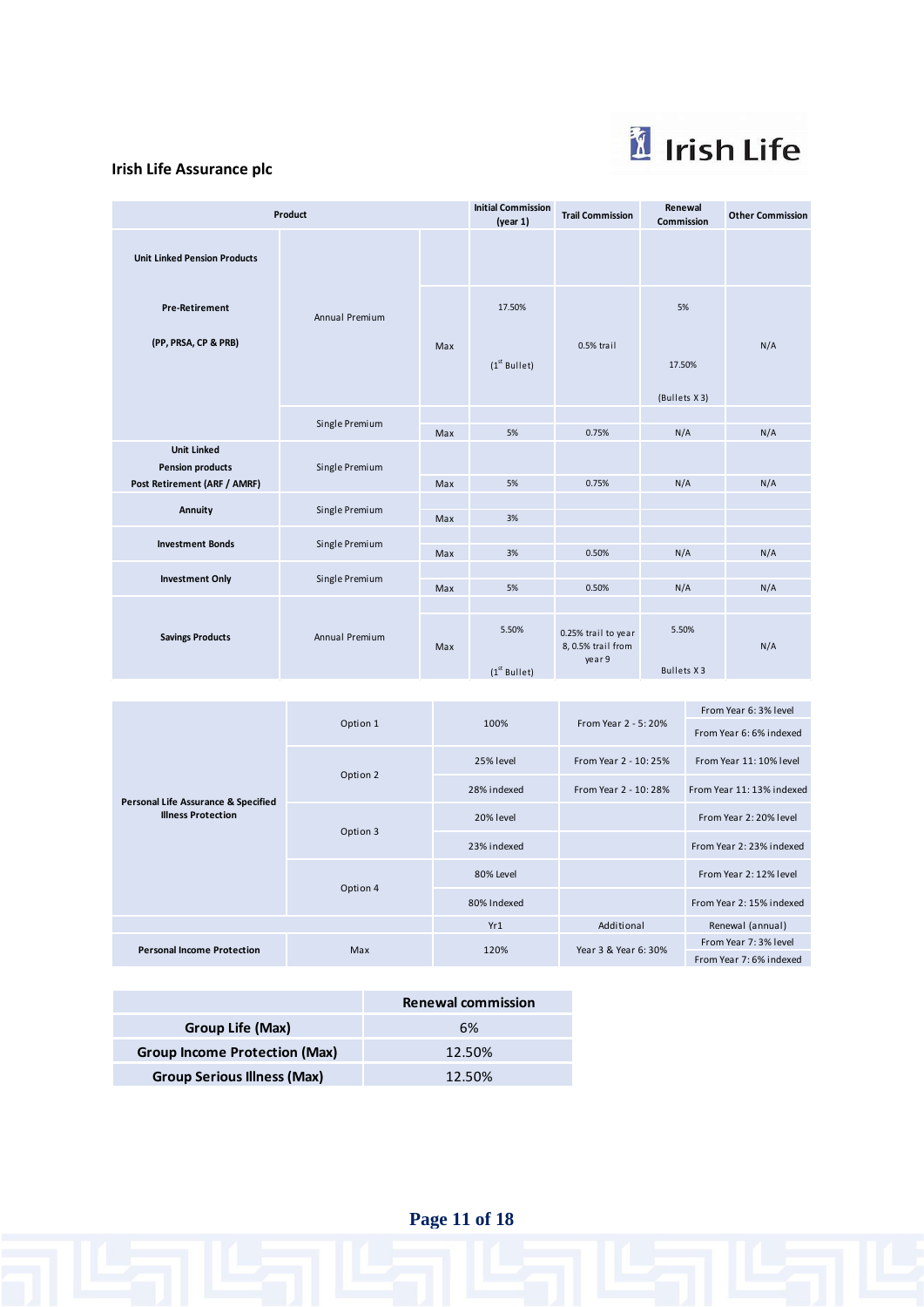

# **Mercer Ireland Limited (MIL)**

Mercer Ireland Limited use the administration systems and commission terms of Zurich Life Assurance plc for the lump sum investment and pension products that they market to financial brokers.

| <b>Single Premium Product</b>                  | <b>Initial Commission</b> | <b>Fund Based Commission</b> |
|------------------------------------------------|---------------------------|------------------------------|
| Pension, including Buy Out Bonds Max           | 5.50%                     | 0.50%                        |
| <b>PRSA (Standard) Max</b>                     | 5.50%                     | $0.00\%$                     |
| <b>PRSA (Non-Standard) Max</b>                 | 5.0%                      | 0.50%                        |
| <b>Approved (Minimum) Retirement Funds Max</b> | 5.0%                      | 0.50%                        |

**Page 12 of 18**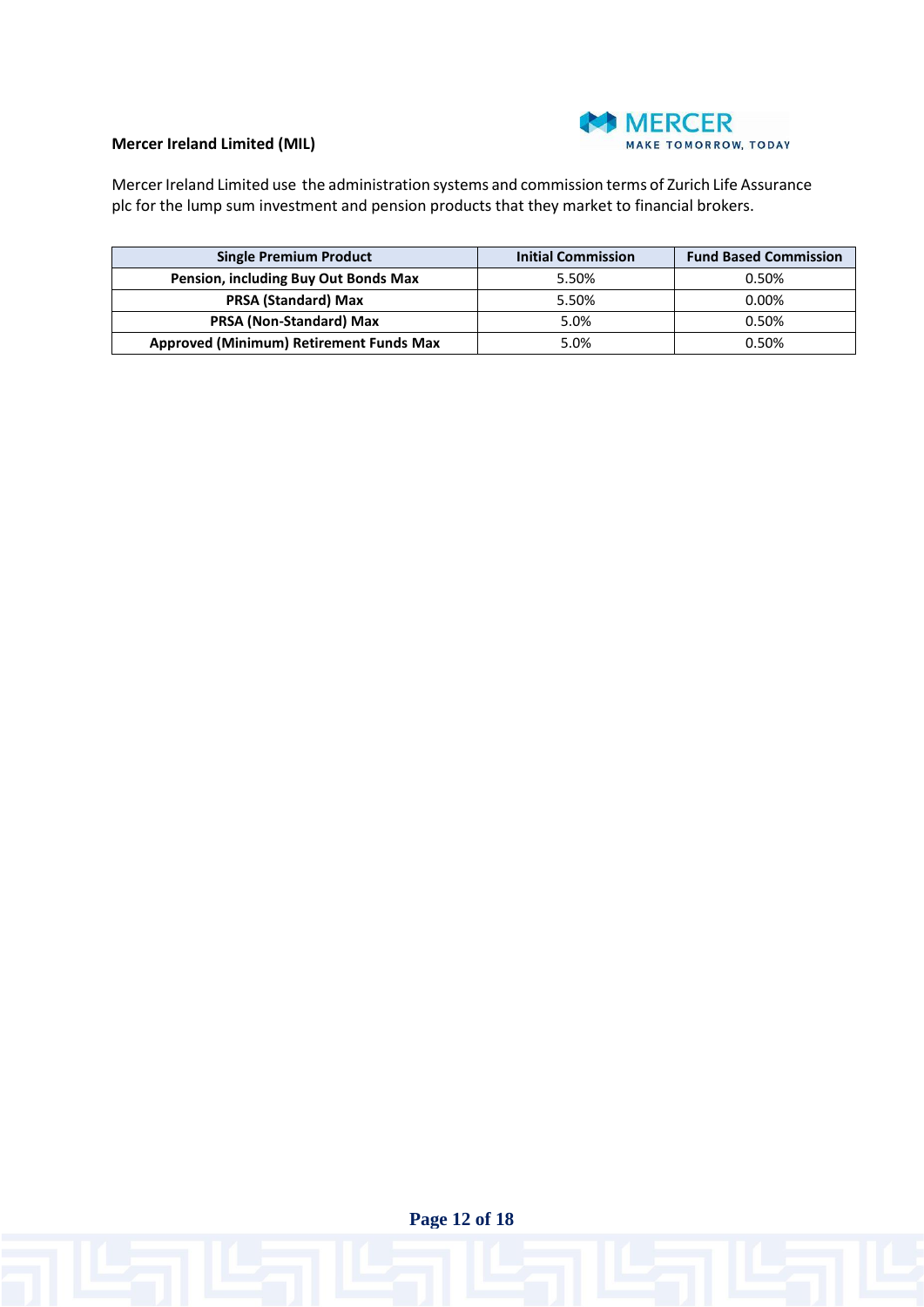

# **New Ireland Assurance plc**

# **Single Contribution Products**

|                                               | <b>Upfront</b>    | <b>Clawback</b> | <b>Fund Based</b> |
|-----------------------------------------------|-------------------|-----------------|-------------------|
|                                               | <b>Commission</b> | <b>Period</b>   | <b>Commission</b> |
| Pension (Maximum)                             | 5%                | 5 Years         | 1% p.a.           |
| PRSA (Maximum)                                | 7%                | 5 Years         | $0.5%$ p.a.       |
| Approved (Minimum) Retirement Funds (Maximum) | 5%                | N/A             | 1% p.a.           |
| Annuity (Maximum)                             | 3%                | N/A             | N/A               |
| Investment Bonds (Maximum)                    | 4%                | 3 Years         | 1% p.a.           |

### **Regular Contribution Pension & Savings Products**

|                                     | <b>Upfront</b>    | <b>Clawback</b> | <b>Renewal/Flat</b> | <b>Fund Based</b> |
|-------------------------------------|-------------------|-----------------|---------------------|-------------------|
|                                     | <b>Commission</b> | Period          | <b>Commission</b>   | <b>Commission</b> |
| Pension (Maximum)                   | 25%               | 5 Years         | 8% p.a.             | 1% p.a.           |
| PRSA (Maximum)                      | 25%               | 5 Years         | 6% p.a.             | $0.5%$ p.a.       |
| Approved<br>(Minimum)<br>Retirement | 10%               | 5 Years         | $2.5%$ p.a.         | $0.5%$ p.a.       |
| Funds (Maximum)                     |                   |                 |                     |                   |

# **Regular Contribution Individual Protection Products – Life Assurance, Specified Illness & Income Protection**

| Year    |      |     |     |     |     |       |       |              |       |
|---------|------|-----|-----|-----|-----|-------|-------|--------------|-------|
| Maximum | 225% | 50% | 20% | 20% | 20% | 12.5% | 12.5% | <b>12.5%</b> | 12.5% |

Clawback period is 5 years

# **Group Risk Protection**

|                                | <b>Initial &amp; Renewal</b><br><b>Commission - All Years</b> | <b>Clawback Period</b> |
|--------------------------------|---------------------------------------------------------------|------------------------|
| Group Life                     | 15%                                                           | 1 Year                 |
| <b>Group Income Protection</b> | 20%                                                           | 1 Year                 |

**Page 13 of 18**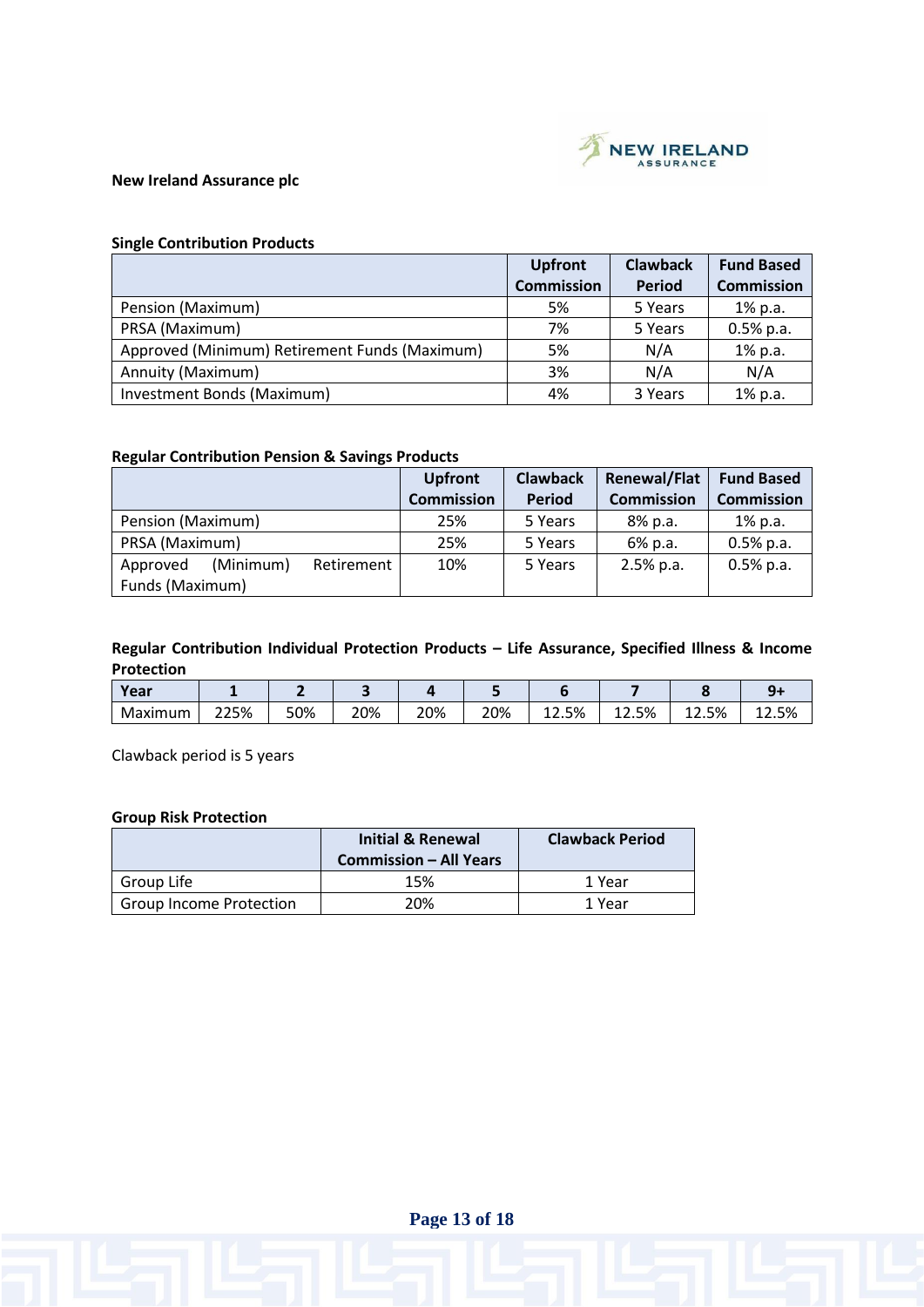

## **Phoenix Life Limited**

While we have an agency with Phoenix Life Limited it is only in respect of any policies that may have been sold in the past through Scottish Provident which was purchased by Phoenix Life some years ago. Phoenix Life run what is referred to as a "Closed Book" business and does not offer new business terms in Ireland for any insurance or pension product.

As we have some clients who still hold some old life assurance and pension products with Phoenix life we are paid a recurring commission on these plans.

**Page 14 of 18**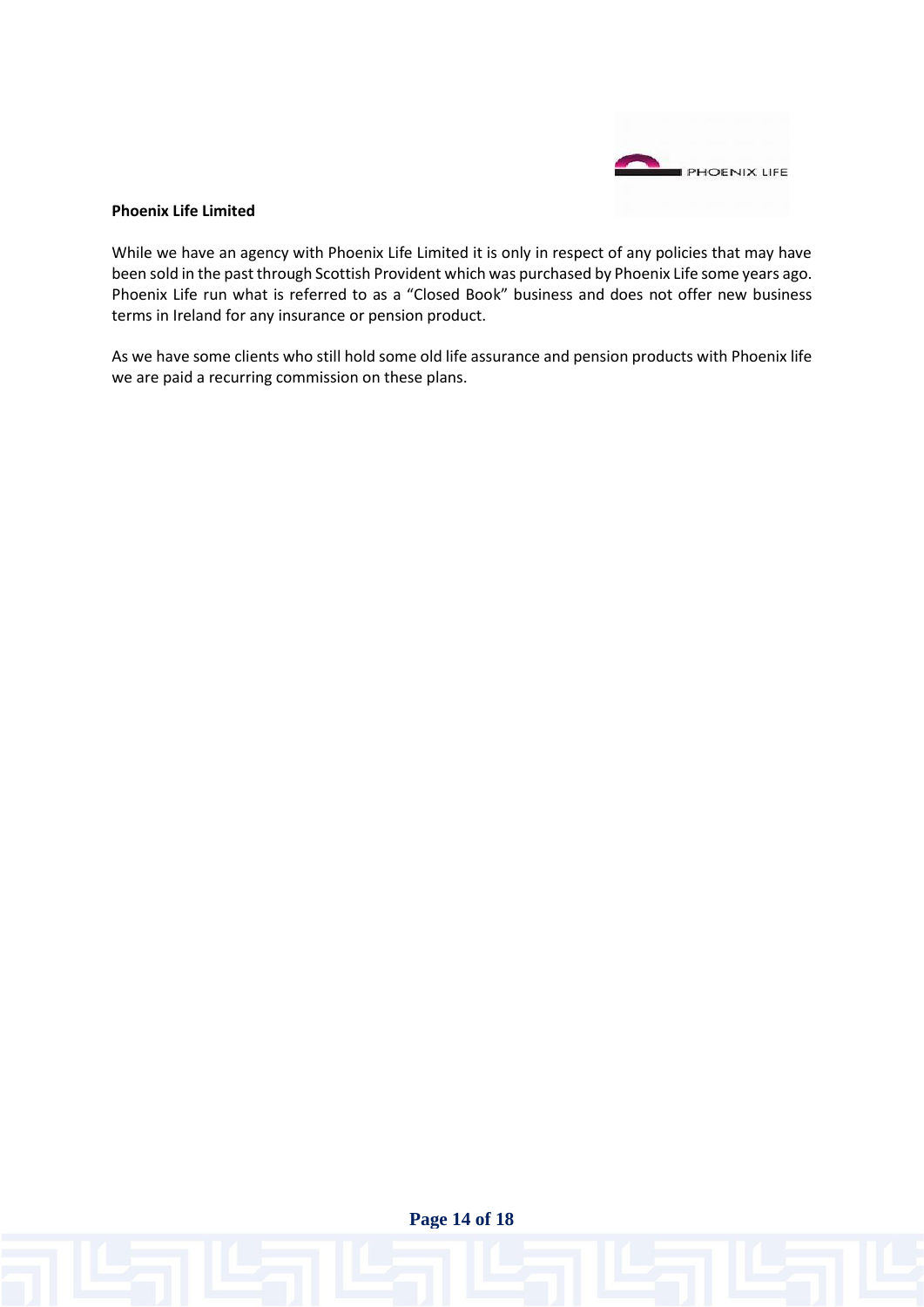

# **Royal London Insurance DAC**

Royal London provides individual protection products of Life Assurance, Specified Illness Insurance and Income Protection cover. They do not market investment or pensions products in Ireland.

| Year         | <b>Maximum</b><br><b>Commission Rate</b><br><b>Available</b> | <b>Clawback period</b><br>(when polices<br>cancel) |  |
|--------------|--------------------------------------------------------------|----------------------------------------------------|--|
| $\mathbf{1}$ | 225%                                                         |                                                    |  |
| $\mathbf{2}$ | 0%                                                           |                                                    |  |
| 3            | 0%                                                           | 5 years                                            |  |
| 4            | 0%                                                           |                                                    |  |
| 5            | 0%                                                           |                                                    |  |
| 6            | 3%                                                           |                                                    |  |
| 7            | 3%                                                           |                                                    |  |
| 8            | 3%                                                           |                                                    |  |
| 9+           | 3%                                                           |                                                    |  |

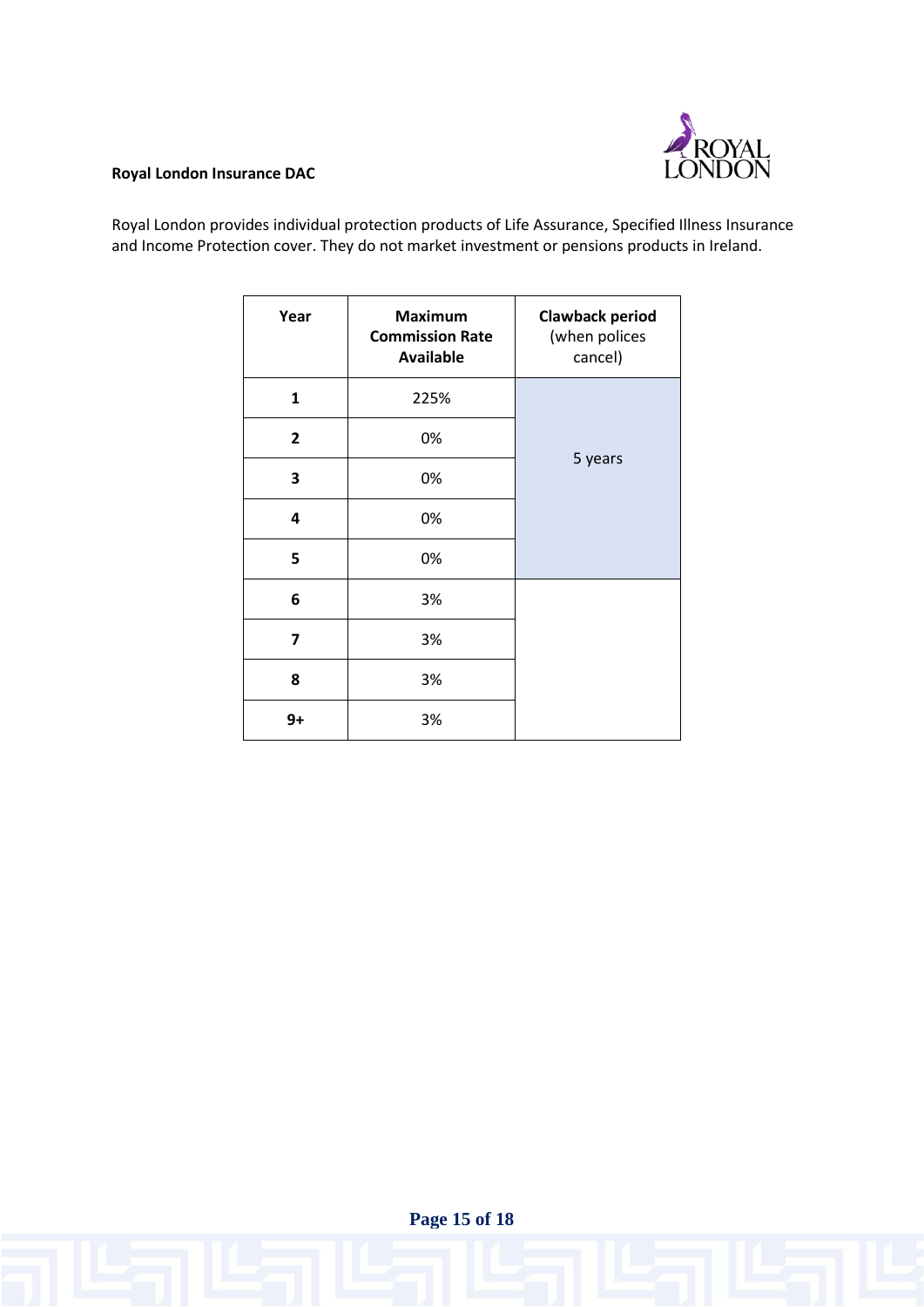

# **Standard Life International Ltd**

# **Single Contribution Products**

|                                               | <b>Upfront</b>    | <b>Clawback</b> | <b>Fund Based</b> |
|-----------------------------------------------|-------------------|-----------------|-------------------|
|                                               | <b>Commission</b> | <b>Period</b>   | <b>Commission</b> |
| Pension (Maximum)                             | 5%                | N/A             | 1%                |
| PRSA (Maximum)                                | 5%                | N/A             | 0.5%              |
| Approved (Minimum) Retirement Funds (Maximum) |                   |                 |                   |
| Annuity (Maximum)                             |                   |                 |                   |
| Investment Bonds (Maximum)                    |                   |                 |                   |

# **Regular Contribution Products**

|                                  | Initial         | Clawback | Renewal    | <b>Fund Based</b> |
|----------------------------------|-----------------|----------|------------|-------------------|
|                                  | Commission      | Period   | Commission | Commission        |
| Pension Front Loaded (Maximum)   | 1.25% X term    | 5 years  | 2%         | 1%                |
|                                  | to max of 25%   |          |            |                   |
| Pension Level (Maximum)          | 5%              | N/A      | 5%         | 1%                |
| PRSA (Maximum)                   | 5%              | N/A      | 5%         | 0.5%              |
| Savings Plan - Funded by Initial | 0-15% payable   | 5 years  | N/A        | 1%                |
| Commission                       | as a lump sum   |          |            |                   |
|                                  | after the first |          |            |                   |
|                                  | premium is      |          |            |                   |
|                                  | paid            |          |            |                   |
| Savings Plan - Premium Based     | $0\% - 15\%$    | N/A      | N/A        | N/a               |

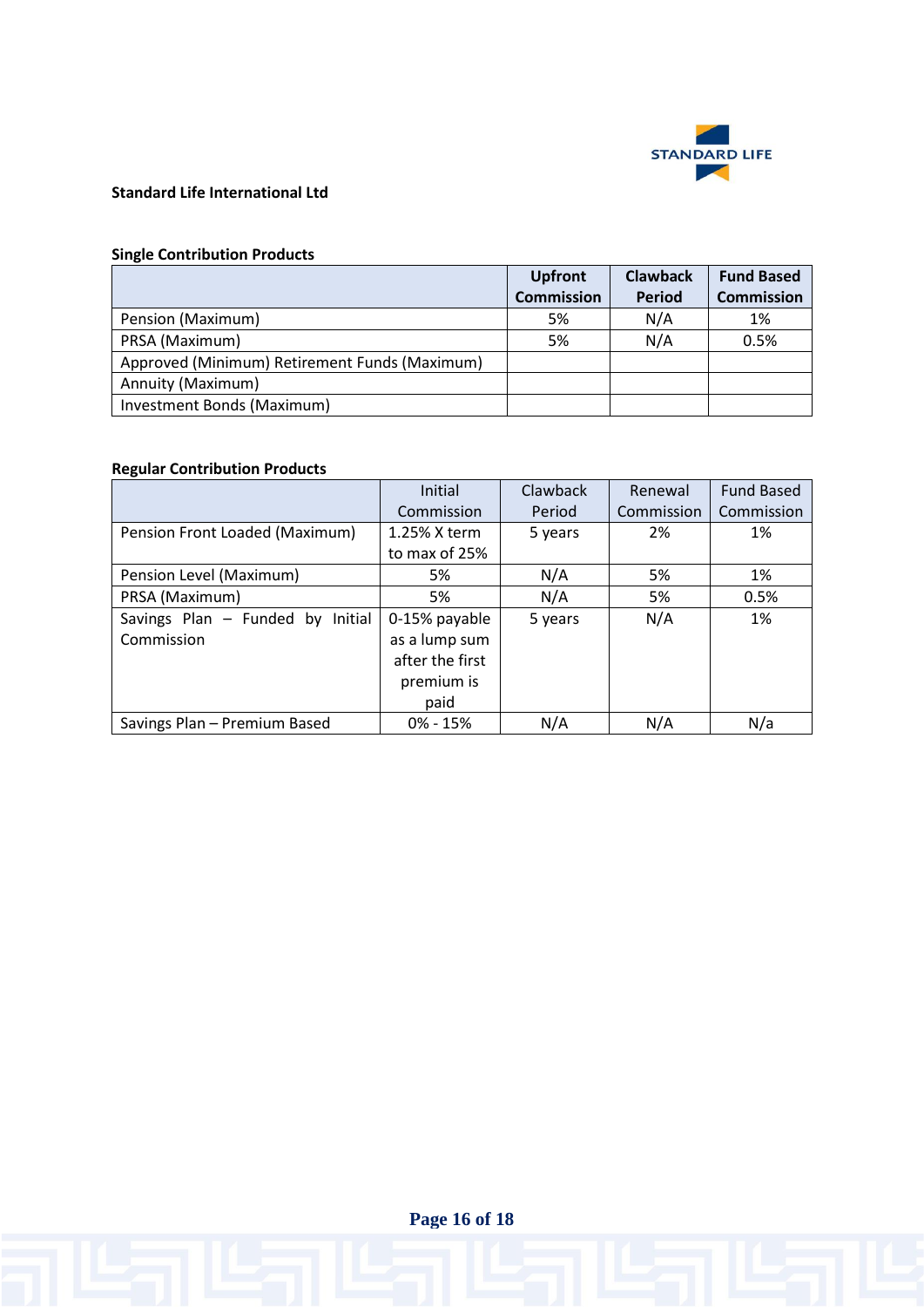

# **Single Contribution Products (Pensions, Investments)**

|                                              | <b>Initial Commission</b> | <b>Fund Based Commission</b> |
|----------------------------------------------|---------------------------|------------------------------|
| <b>Pension (Maximum)</b>                     | 5.50%                     | 0.50%                        |
| PRSA (Standard) (Maximum)                    | 5.50%                     | $0.00\%$                     |
| PRSA (Non Standard) (Maximum)                | 5.0%                      | 0.50%                        |
| Approved (Minimum) Retirement Fund (Maximum) | 5.0%                      | 0.50%                        |
| <b>Annuity (Maximum)</b>                     | 3.0%                      | N/A                          |
| <b>Investment Bonds (Maximum)</b>            | 5.0%                      | 0.50%                        |
| <b>Trustee Investment Plans (Maximum)</b>    | 5.0%                      | 0.50%                        |

# **Regular Contribution Products (Pensions, Savings)**

|                                    | Initial Commission | Renewal      | <b>Fund Based</b> |
|------------------------------------|--------------------|--------------|-------------------|
|                                    |                    | Commission   | Commission        |
| <b>Pension (Maximum)</b>           | 20.0%              | $3.0\%$ p.a. | 0.50%             |
| <b>PRSA (Standard) Maximum</b>     | 5.0%               | 5.0% p.a.    | 0.0%              |
| <b>PRSA (Non Standard) Maximum</b> | 5.0%               | 5.0% p.a.    | 0.50%             |
| <b>Savings Plan (Maximum)</b>      | 10.0%%             | $1.0\%$ p.a. | 0.50%             |

# **Commission clawback:**

- Commission clawback applies over a 4 year period for all initial commission.
- Commission clawback also applies over a 4 year period for any bullet commission noted.

**Page 17 of 18**